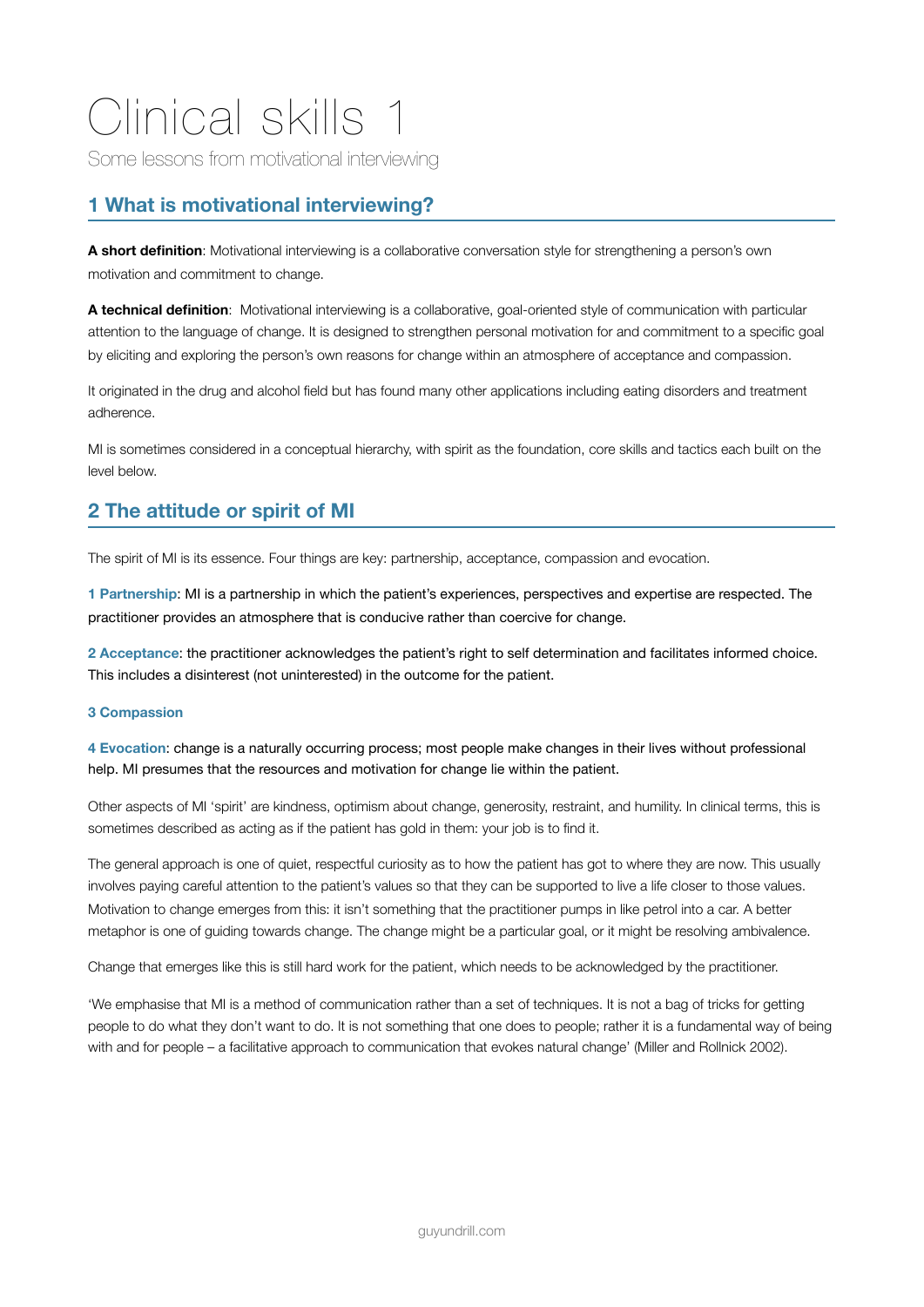# **3 The Core skills of MI: OARS**

Open questions; Affirmations; Reflective listening; Summaries. These are common skills to all client centred counselling styles and are used to a greater or lesser extent in many psychotherapies.

## **1 Open questions**

Explore disadvantages of the status quo: *What worries you about your current situation? In what ways does this concern you? What do you think will happen if you don't change anything?*

Elicit advantages of change: *How would you like things to be different? What would be the advantages of making a change? What would you like your life to look like in five years time?*

Express optimism about change: *What makes you think if you decided to make a change you could do it? Who could offer you help making this change? When else in your life have you made a significant change? How did you do it?*

Seek intention to change: *What would you be willing to try? Of the options I've mentioned, which sounds like the most appealing for you? What do you think you might do?*

Good open questions are also *open minded*. If you are asking the question with the possibility of being surprised by the answer, you are on track.

## **2 Affirmations**

Direct affirmations including recognise achievements and acknowledge difficulties. They may note a trait, an attribution or a strength; they may simply recognise a struggle the patient is having. They validate the patient's experience, build rapport and encourage the patient to use the strengths recognised. Good affirmations lock into the patient's value system rather than the therapist's: that is, they aren't generic compliments, but highly specific interventions tailored to the patient in front of you (note that agreeing is also different from affirming, because there is a step away from the patient's ideas towards the therapists ideas).

Aim to affirm 'away from the problem area': e.g., noting a patient's achievements as a parent (in spite of difficulties with alcohol) to build self efficacy.

Affirmations can be divided into Judgement, Impact and Observation statements (Keller: see table).

 Although there is a role for all three, judgement statements should probably be used more sparingly as they tilt the power dynamic unhelpfully: the aim of affirmations is to build self efficacy, which isn't served by the therapist playing on his/her authority.

Linguistic research indicates affirmations may be one of the most powerful ingredients in producing change talk.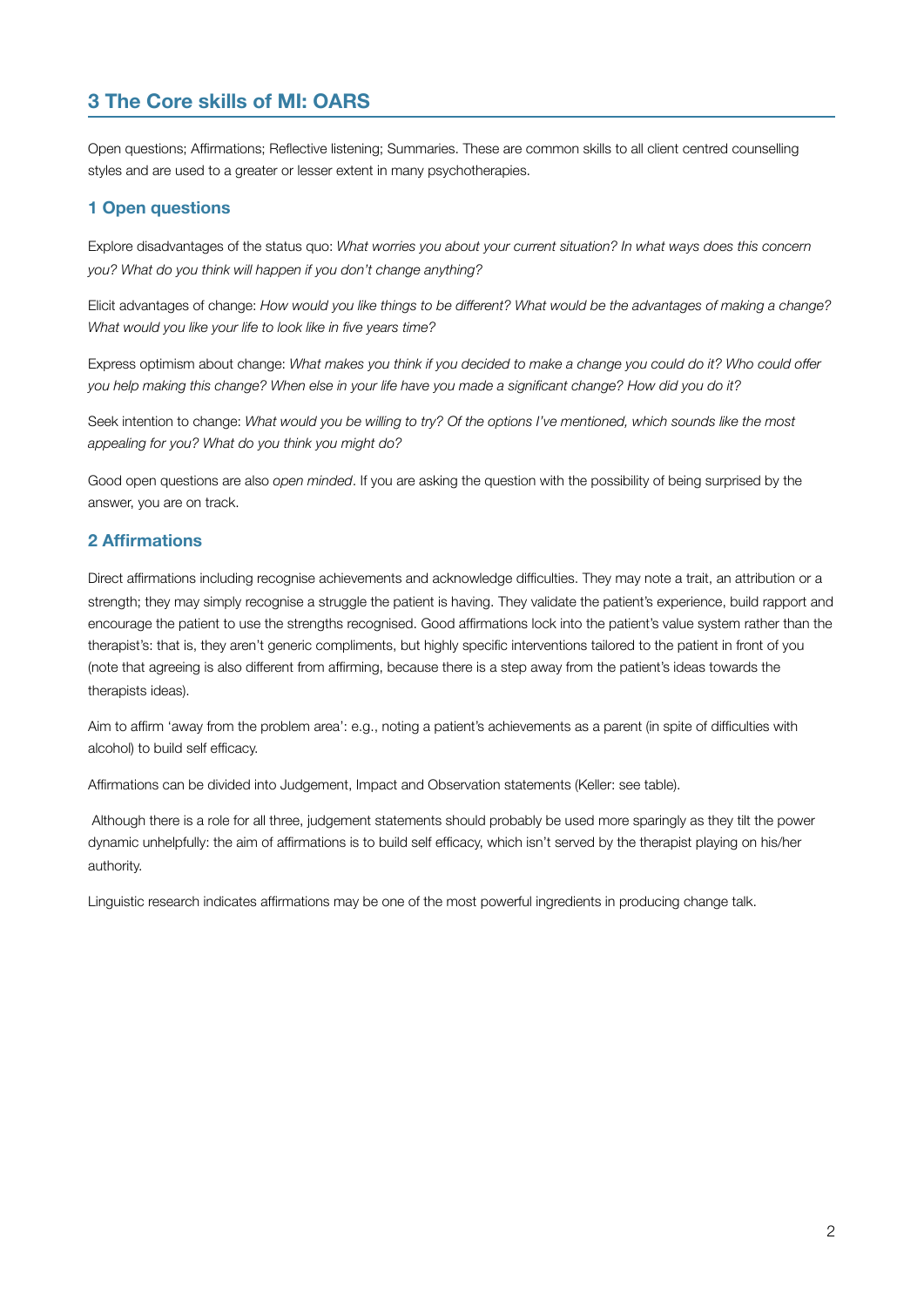|             | <b>Description</b>                                                                                 | <b>Advantages</b>                                                                                                                                                                                           | <b>Disadvantages</b>                                                                                                                                                                                                                                                                                                                                                                                                                                                                                           |
|-------------|----------------------------------------------------------------------------------------------------|-------------------------------------------------------------------------------------------------------------------------------------------------------------------------------------------------------------|----------------------------------------------------------------------------------------------------------------------------------------------------------------------------------------------------------------------------------------------------------------------------------------------------------------------------------------------------------------------------------------------------------------------------------------------------------------------------------------------------------------|
| Judgement   | Therapist makes a<br>judgement of value from a<br>position of authority<br>(praise).               | Useful if a client has had few if<br>any affirmations from an<br>authority figure. Can be a helpful<br>form of feedback in learning a<br>new skill.                                                         | A power dynamic is introduced where<br>the therapist sets him/her self up as<br>arbiter of the good in the client's life: i.e.<br>there is conditional regard. The client<br>doesn't have the opportunity to judge for<br>him/herself whether something is good.<br>At worst, judgement statements come<br>across as patronising. They can lead to<br>dissonance or resistance. The client may<br>feel the need to exhibit particular<br>behaviours solely to maintain the<br>relationship with the therapist. |
| Impact      | Therapist describes the<br>clients actions and then<br>their own subjective<br>'prizing' response. | Impact statements are personal<br>and can build rapport. Done well<br>they can show to the client that<br>their actions have an effect on<br>the therapist, which can lead to<br>a more equal relationship. | Because they are personal, they can<br>shift focus unhelpfully on to the therapist.<br>They are easy to misjudge and either go<br>over the top or not resonate with the<br>client.                                                                                                                                                                                                                                                                                                                             |
| Observation | Objective description of<br>the client's achievements<br>as data.                                  | The objectivity can balance out<br>negative talk. The client gets the<br>credit for the behaviour.                                                                                                          | Can seem cold, clinical or removed.                                                                                                                                                                                                                                                                                                                                                                                                                                                                            |

## **3 Reflective listening**

**Simple reflection** repeats back what the patient has just said using their own word or a paraphrase. This should be more than parroting back to the patient; the response should pass through you and be changed in some way.

**Selective reflection** repeats back some of what the patient has said. Typically this should be what you perceive as the core issues (earlier on in the process) or change talk (later in the process).

**Double sided reflection** reflects the last statement and a previous, contradictory statement the patient has made. You may be able to recast this in terms of a dilemma or ambivalence the patient is experiencing, or build discrepancy by reflecting a value with a behaviour.

**'Continuing the paragraph'** echoes the last statement and ventures a hunch as to where it is headed. When you're off the mark the patient will tell you, and this should be respected.

**Amplified reflection** (also known as overshooting) repeats back something the patient says in a slightly exaggerated way: e.g. *I can't see myself giving up cannabis* might produce the response *You see yourself using cannabis for the rest of your life*. Use amplified reflection when you would hear sustain talk to invite the patient to correct you to a more understated version of what they just said.

**Undershooting**: reflect back something the patient has said in an understated way/overstated. Use undershooting to invite a response that amplifies the original statement.

**Complex reflection** involves reflecting back something more than just the words: typically affect but also meaning, values or direction. This can be simply a statement (*you look very happy when you talk about your wife*) but can be more sophisticated, for example by linking feelings to experiences and behaviours: *you feel* [accurately name the patients feeling] *when* [accurately name the experiences and behaviour that gave rise to the feeling]. This is a very formulaic approach! Once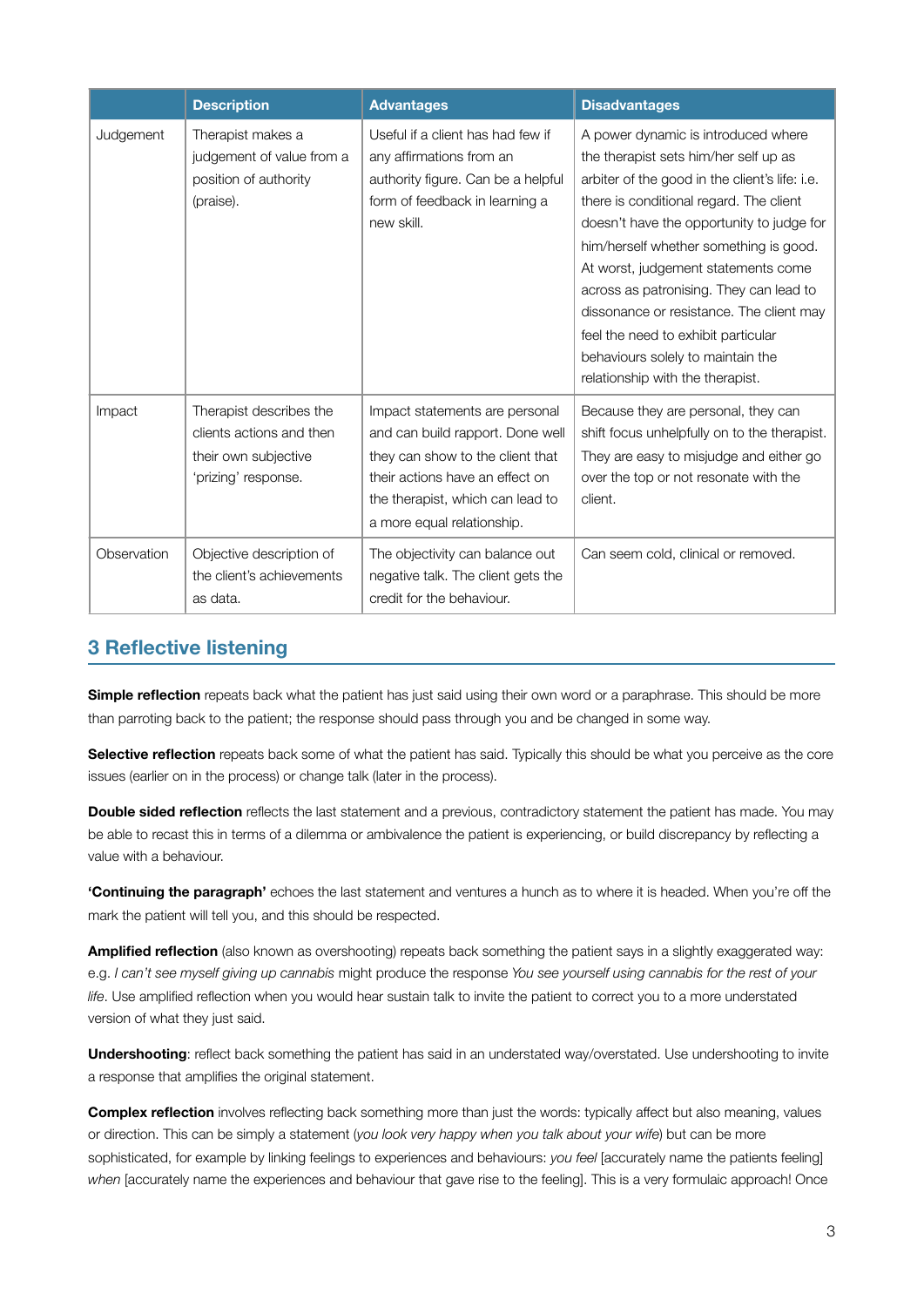you've got used to the idea of linking feelings with behaviour and experiences, use your own words. As a general rule, err on the side of understating the emotional content when you reflect it; if you overstate the patient may back off and refute the affect.

Metaphorical reflections are a particular type of complex reflection that demonstrate understanding, but may allow a different way of thinking about something that can allow a patient to feel comfortable with making a shift in how they think e.g. *the* 

#### **Getting started with reflections**

The following is a list of reflection 'stems' which you may find useful to get you started with reflecting.

| Sounds as if you                     |  |  |
|--------------------------------------|--|--|
| For you, it's a matter of            |  |  |
| From your point of view,             |  |  |
| Must be                              |  |  |
| Through your eyes,                   |  |  |
| Your belief/concern/fear is that     |  |  |
| It seems to you that                 |  |  |
| You're not terribly excited about    |  |  |
| You're not much concerned about      |  |  |
| The thing that bothers you is        |  |  |
| The important thing as you see it is |  |  |
|                                      |  |  |

| You must be                  |
|------------------------------|
| You are                      |
| You It sounds like           |
| Sounds like                  |
| So you're saying that        |
| You're feeling like          |
| This has been totallyfor you |
| Almost as if…                |
| Like a….                     |

*wind has changed and you think you may need to change tack.*

**Reframing** is a skilled type of reflection that relies on the fact that the stories people tell about themselves often don't have a completely closed meaning. Meaning can be opened up by reflecting back with a negative connotation removed or downplayed and a positive connotation added: e.g. *because of my past experiences, I can't trust people* could be reflected back as *you've learned to be cautious in relationships*. The reframe tacitly switches the frame from damaging traumatic experiences to painful learning experiences; tacitly opens up the possibility of relationships, rather foreclosed in the original, universalising, statement; and explicitly substitutes a virtue (caution) for a problem (lack of trust). A key part of reframing is spotting strengths that might not have been spotted by the speaker. These strengths may lie in the domains of insight, creativity, independence, ethical behaviour, initiative, humour or conduct in relationships.

### **4 Summary**

Use an accentuated transition to announce that you are going to summarise where you have got to, e.g. *let me see if I've got this right.* Go on to invite corrections/ additions (open question), then perhaps use another open ended question, e.g. *so; where do we go from here?*

The skill in summary is choosing what to put into the summary and what to leave out, something that is further covered in Motivational Interviewing 2 handout.

Summary is also a great technique to use when you don't know what to say next!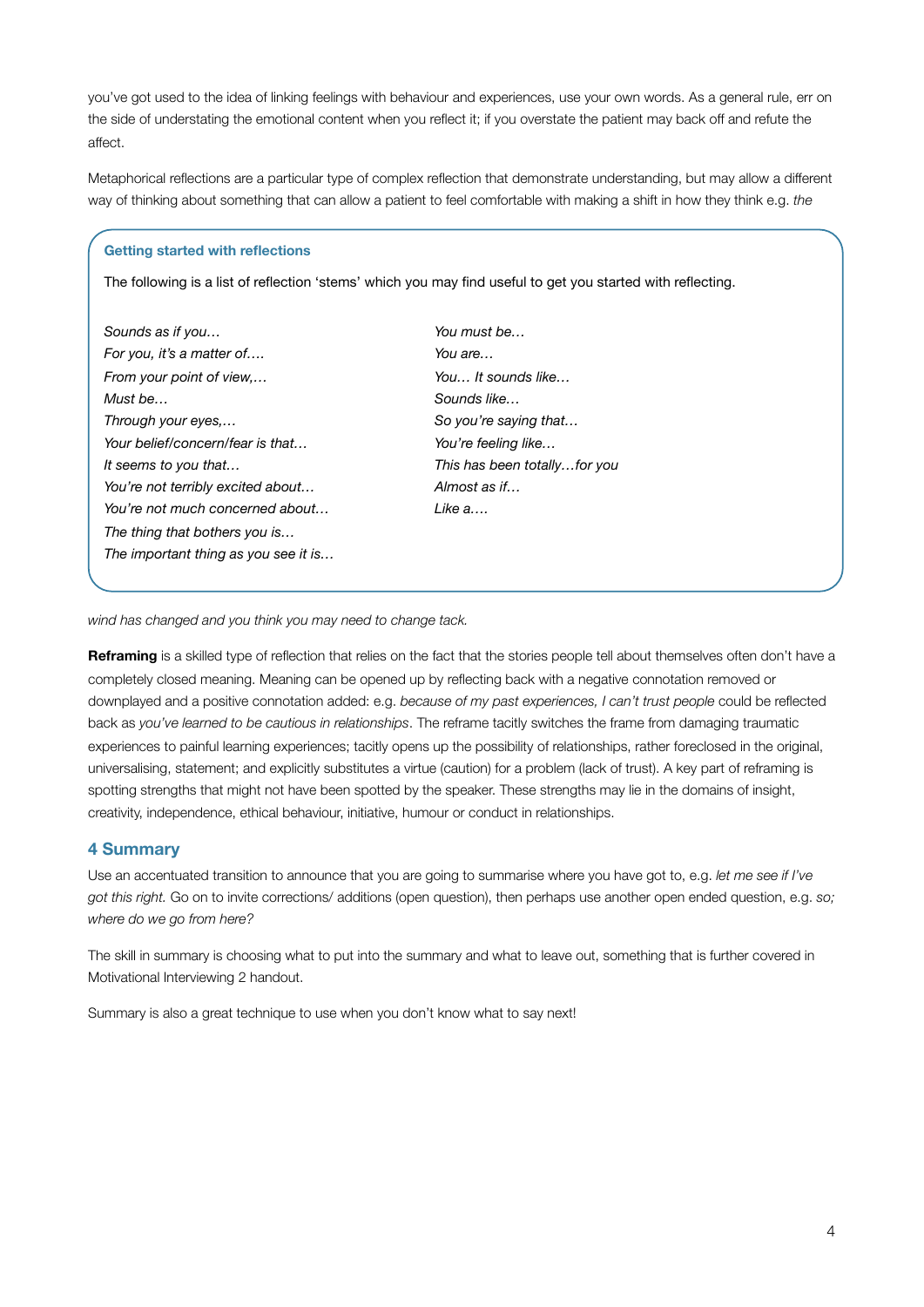## **5 Ambivalence and neutrality**

**Ambivalence** is the coexistence in a person of contradictory emotions or attitudes and the tension that arises as a consequence. This is a fairly normal state of affairs and is often experienced – sometimes briefly, sometimes for more extended periods of time – as part of the process of change. the most common place for people to get stuck on the way to changing is ambivalence.

*I need to but I don't want to*.

*I will one day, but not yet.*

*I'd like to but I can't.*

Ambivalence can paralyse behaviour or cause repeated oscillations (throwing cigarettes away at 8 o'clock in the morning, sorting through the bin to find them that evening).

There is a 'self correcting' element to the human psyche so that (for an ambivalent person) if you provide the arguments for change, they will respond with the arguments for the status quo. The more unfortunate patients find themselves labelled 'resistant' for exhibiting this kind of behaviour.

The M.I. approach to ambivalence is to explore it in a spirit of respectful curiosity using the skills described above.

**Neutrality** is a conscious decision by the therapist not to influence ambivalence one way or another - that is, not to try to influence the patient's choice in a particular direction. MI originated as a strategic intervention to move a patient towards a particular goal (e.g. stopping drinking), but can be used in situations where the therapist may intentionally stay neutral (e.g. a woman deciding whether to have children).